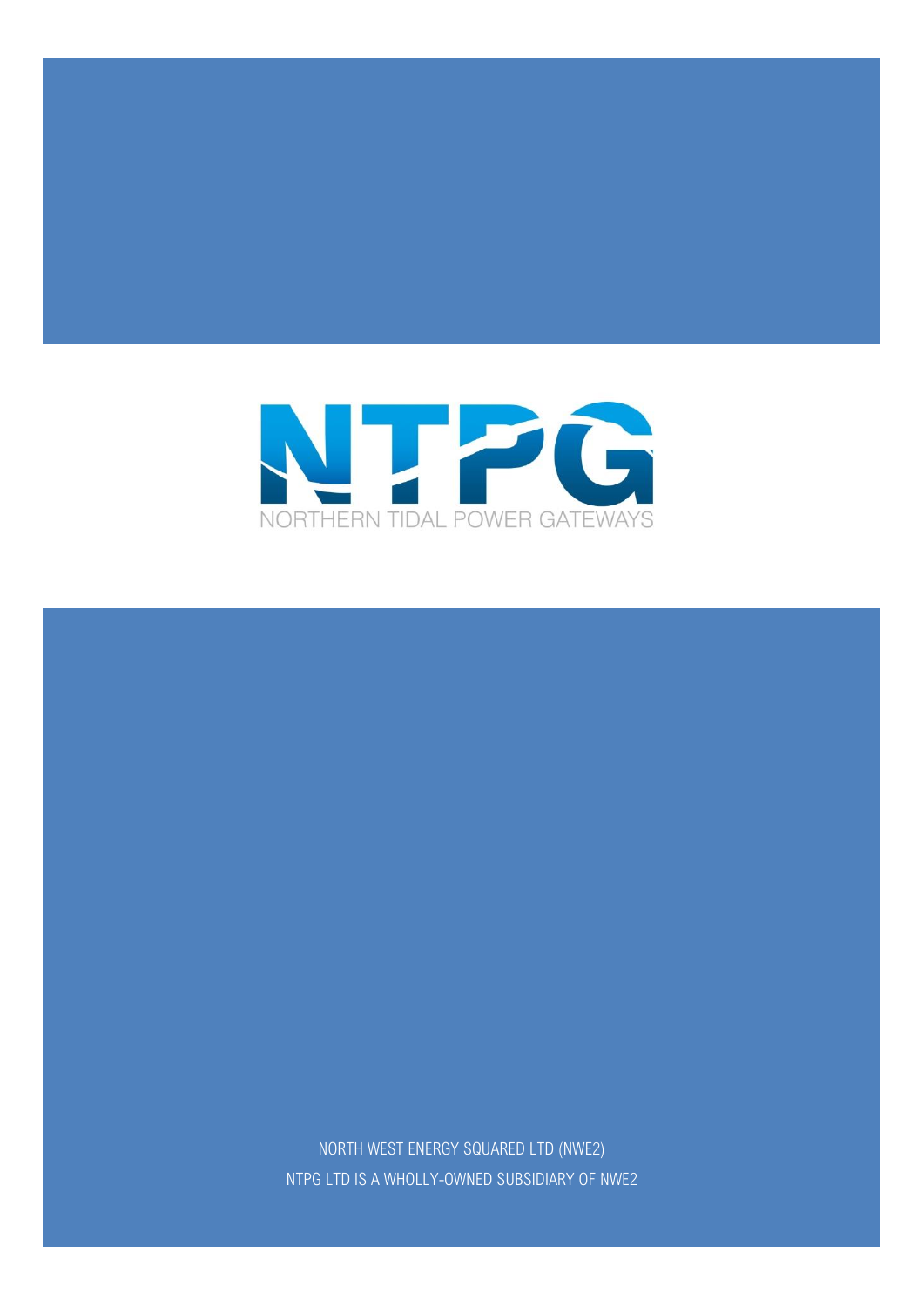

# Introduction

NWE2 was established in 2014 to create a model of the North West of England, to establish if there were any consistent reasons for the relatively high unemployment, and relatively low wages and productivity in the North West coastal areas.

Attached to these situations were high levels of dysfunctionality of families, with too many existing where no adult was in work, where the families were living in poor quality housing, and where school attendance was low.

The model of the whole north-western coast, from North Wales to South West Scotland, was created to showcase our initial concept. That concept was to put gateways across all of the major estuaries on the coast, and to put roads on top of them and tidal range turbines into them. This would both improve connectivity between coastal towns and generate emission-free electricity for these towns to use.

The model was exhibited for several weeks at a time in Liverpool, Manchester, Whitehaven, Barrow-in-Furness and Morecambe. We asked for comments on the concept and the possibilities that would arise from it, many of which were put forward in writing and/or verbal communication.

The model, and the concept, attracted the attention of Professor George Aggidis, Director of the Lancaster University Renewable Energy Group & Fluid Machinery Group, and Dr. David Howard of the Centre for Ecology and Hydrology (CEH), also attached to Lancaster University. From discussions with these gentlemen, the conclusion was to move from the concept phase to a specific project, named Northern Tidal Power Gateways Ltd (NTPG), organised as a wholly-owned subsidiary of NWE2.

NTPG intends to put barrages across Morecambe Bay and the Duddon estuary, with dual carriageways on those embankments. The dual carriageways will be connected to each other, either through or around Barrow-in-Furness, to the M6 in the south and to the A595 north of Millom.

Tidal range turbines will be inserted into these barrages within prefabricated turbines houses which will produce renewable, emission-free electricity.

A Preliminary Information Memorandum (PIM) was commissioned from Mott MacDonald, a major infrastructure and engineering consultancy, and it produced some positive conclusions on which to build, intimating that the project is both viable and transformational to the surrounding areas and beyond.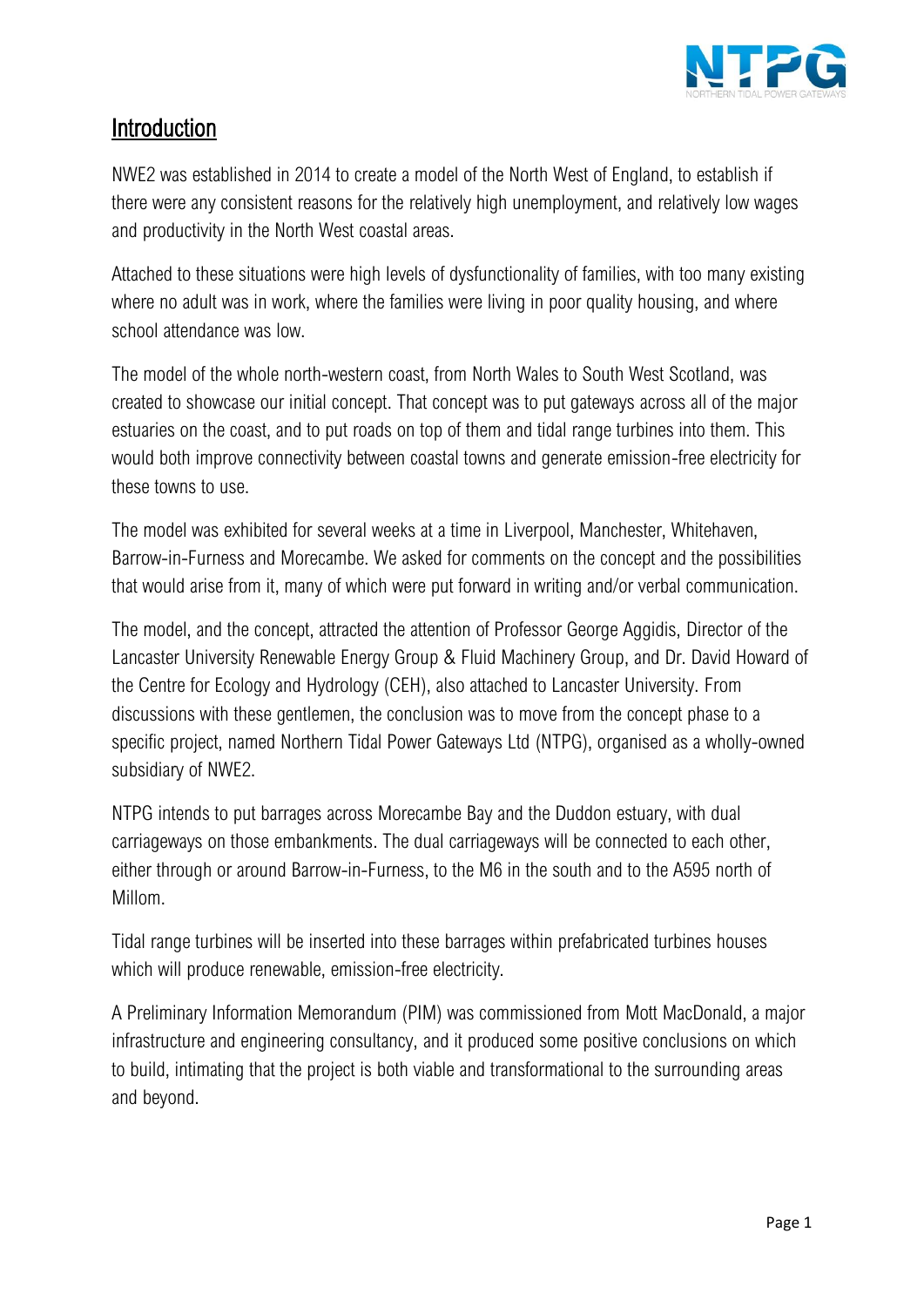

# Location

Morecambe Bay and the Duddon Estuary are located in the north-west of England on the eastern edge of the Irish Sea. Morecambe Bay covers an area of approximately 455 square kilometres and around 1 billion cubic metres of water enters and leaves the Bay with every tide, covering an intertidal zone of approximately 340 square kilometres.

The Duddon Estuary lies north of Morecambe Bay on the west Cumbrian coast. It is formed by the River Duddon and the smaller Kirkby Pool. It has a shoreline length of approximately 65km, a primary channel length of approximately 23km, and a core area of approximately 61 square metres.



# **Potential Benefits of the Project**

- 1. Improvements in transport connectivity
- 2. Production of renewable, emission-free and economic electricity from indigenous sources
- 3. Protection and possible improvement of the environment
- 4. Economic growth, both in the North West and the whole of the UK, arising from the extensive supply chain
- 5. Direction of some of the wealth created into positive action to improve social welfare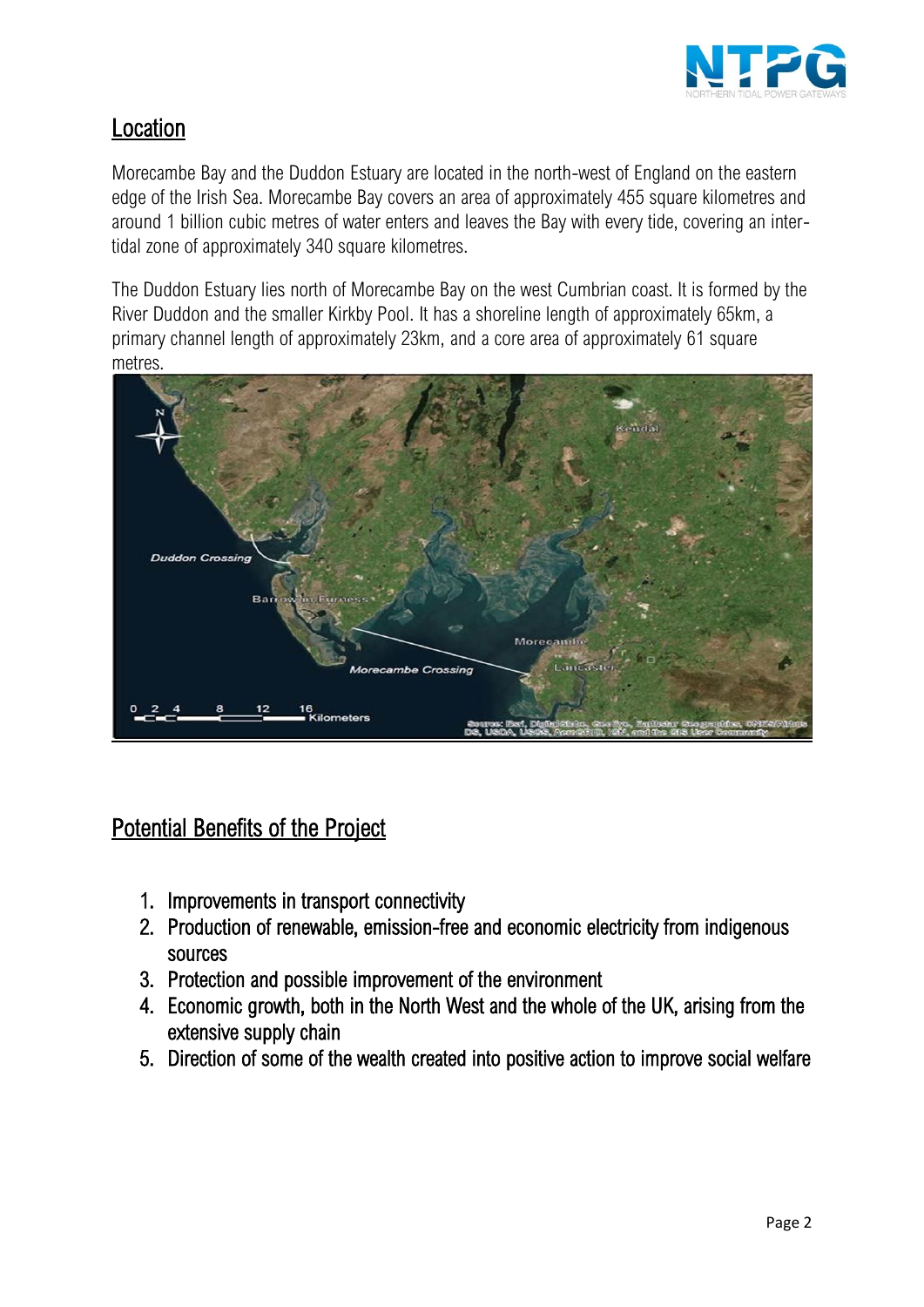

## 1. Transport Connectivity

The dual carriageway roads from North Lancashire to West Cumbria will reduce journey distances by up to 50%, and journey times on the same route by up to 75%. For example, travelling from the M6 at Lancaster to the A595 at Bootle would reduce from 60 miles to 30 miles, and from 2 hours (averaging 30mph), to 30 minutes (averaging 60mph).

An initial estimate envisages around 4.5 million journeys each way over the crossings each year. Overall, the crossings would result in fuel consumption and emissions savings equal to 750,000 litres of fossil fuel a year, and provide cost savings totaling over £200,000,000 per year for individuals, businesses, and the NHS and emergency services.

There would also be cost savings in the existing road networks as they may no longer require the same maintenance and upgrading as initially predicted in council road strategies.

It could be particularly beneficial to the Lake District National Park, with some of the traffic currently congesting the eastern approach to Windermere being transferred up the west coast.

The gateways could also be used as a conduit for other utilities, such as cables, power or fibre optic, probably in 4m diameter prefabricated pipelines under the central reservation of the roads.

## 2. Production of Renewable Electricity

The gateways will incorporate 132 30MW tidal range turbines in prefabricated turbine houses to harness the vast renewable energy of the large tidal range – up to 10m – in Morecambe Bay and the Duddon Estuary. These turbines are estimated to produce 8,000,000 MWh of electricity per year, approximately equal to the existing Heysham Nuclear Power Station. This equates to 7% of the North West's electricity requirement or 2% of the country's requirement, and enough for 2,000,000 homes.

Although most of the cost is up-front capital, it should be appreciated that the turbines in the gateways are expected to have a lifespan of 120 years, and to be capable of improvement and update over that period. It is also unlikely that there will be any decommissioning costs.

## N.B

A similar set up of a barrage with turbines across the La Rance estuary in Brittany has been running successfully since 1966. A recent inspection has found little damage and relatively easy improvement prospects, particularly by using computers for control, the option for which wasn't available in 1966. It now produces electricity for as little as £10/MWh.

NTPG estimates that if the overall time - and therefore cost - for production can be kept down, direct savings can be made in other areas, meaning capital costs can be kept down. Due to this, the price for electricity could be £50/MWh or lower.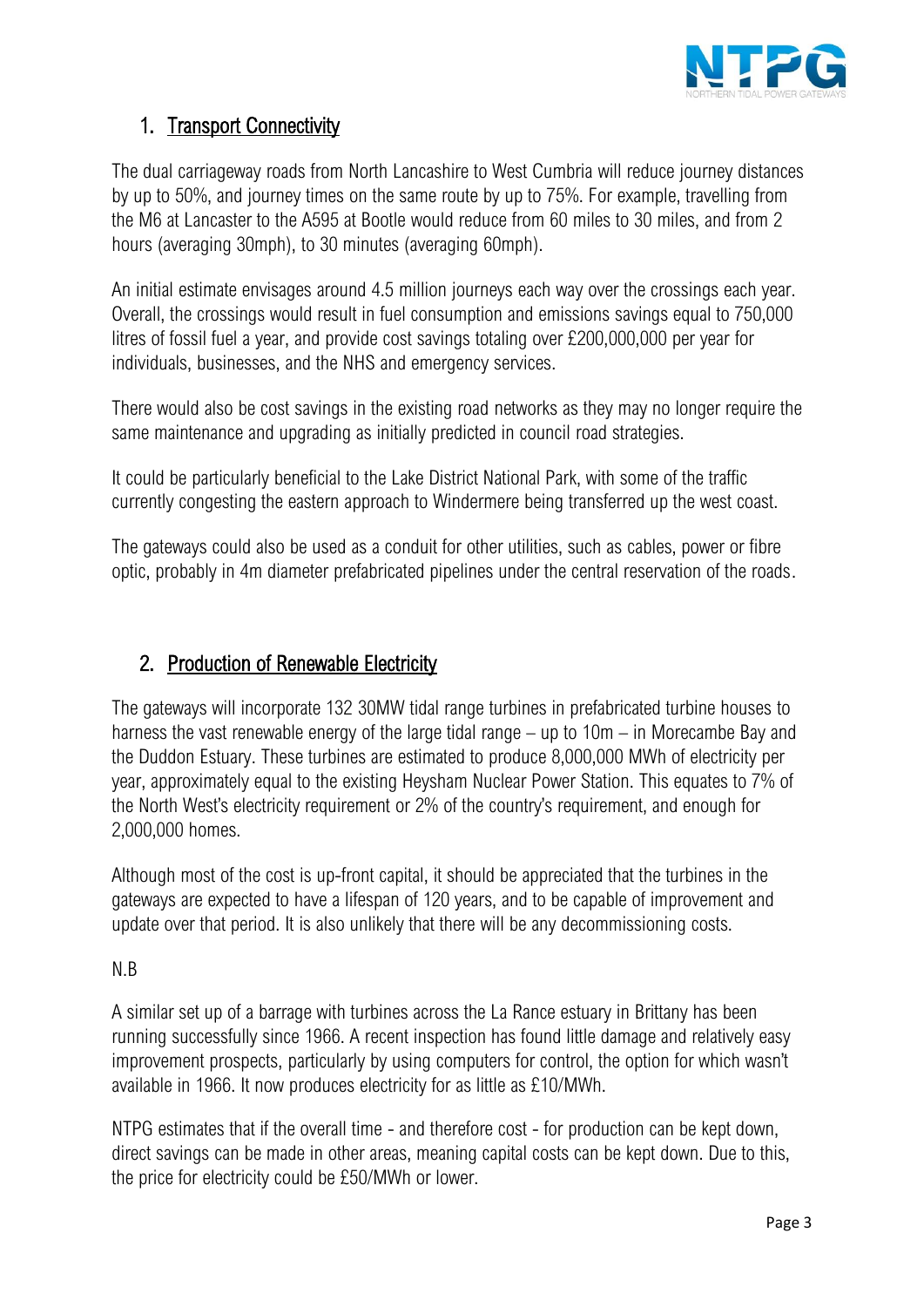

## 3. Protection and Improvement of the Environment

Both estuaries are areas of outstanding importance from almost every environmental aspect, therefore, great care needs to be taken in dealing with this. It will be appreciated that if no action is taken to reduce emissions from energy production, global warming will continue at speed – estimates of sea levels rising by 50cm or more before the end of the century are thought to be almost a certainty. The establishment of a large supply of 'green' energy is, therefore, positive in this connection.

With this in mind, environmental considerations will be an integral part of the development of the NTPG project. We have agreed with the National Environment Research Council (NERC) that they will provide a team that will examine all aspects relating to environmental care in the areas we are discussing. They would then produce a report setting out details of the current environmental state, the environmental state of the area over the last 50 years, and what the environmental state may be after the project goes ahead, along with any recommendations of how best to ensure NTPG's project has the most positive impact on the areas it can.

The NERC have also agreed to monitor NTPG's adherence to any recommendations they make, and to submit the end result to an effective environmental audit.

The team will also carry out the necessary Strategic Environmental Assessments. All of this may enable some of the key environmental work to be carried out more efficiently and on a shorter timescale, thus reducing costs and enabling cheaper electricity to be produced more quickly.

We believe this is an important, and possibly unique, way of dealing with the environmental aspects of a major infrastructure project.

# 4. Economic Growth

The project is expected to make a major contribution to the economic regeneration of North Lancashire and West Cumbria, helping to bring these communities closer together with greater cumulative benefits to the region and the North as a whole. A number of factors will create substantial growth, both during the construction period and after completion.

Initially, the most immediate impact will be in jobs. It is estimated that 6000 jobs will be created during the construction phase, which will start 2-3 years after planning and development consent has been obtained. These jobs will range from being technical and scientific, through senior administration, to skilled and then unskilled work. There are estimated to be 24,000 unemployed people in the get-to-work area of the project, so even with some substitution impact, there will be a major reduction in social security benefits; 6000 people paid maximum social security of £26,000 per year comes to £156,000,000 per year.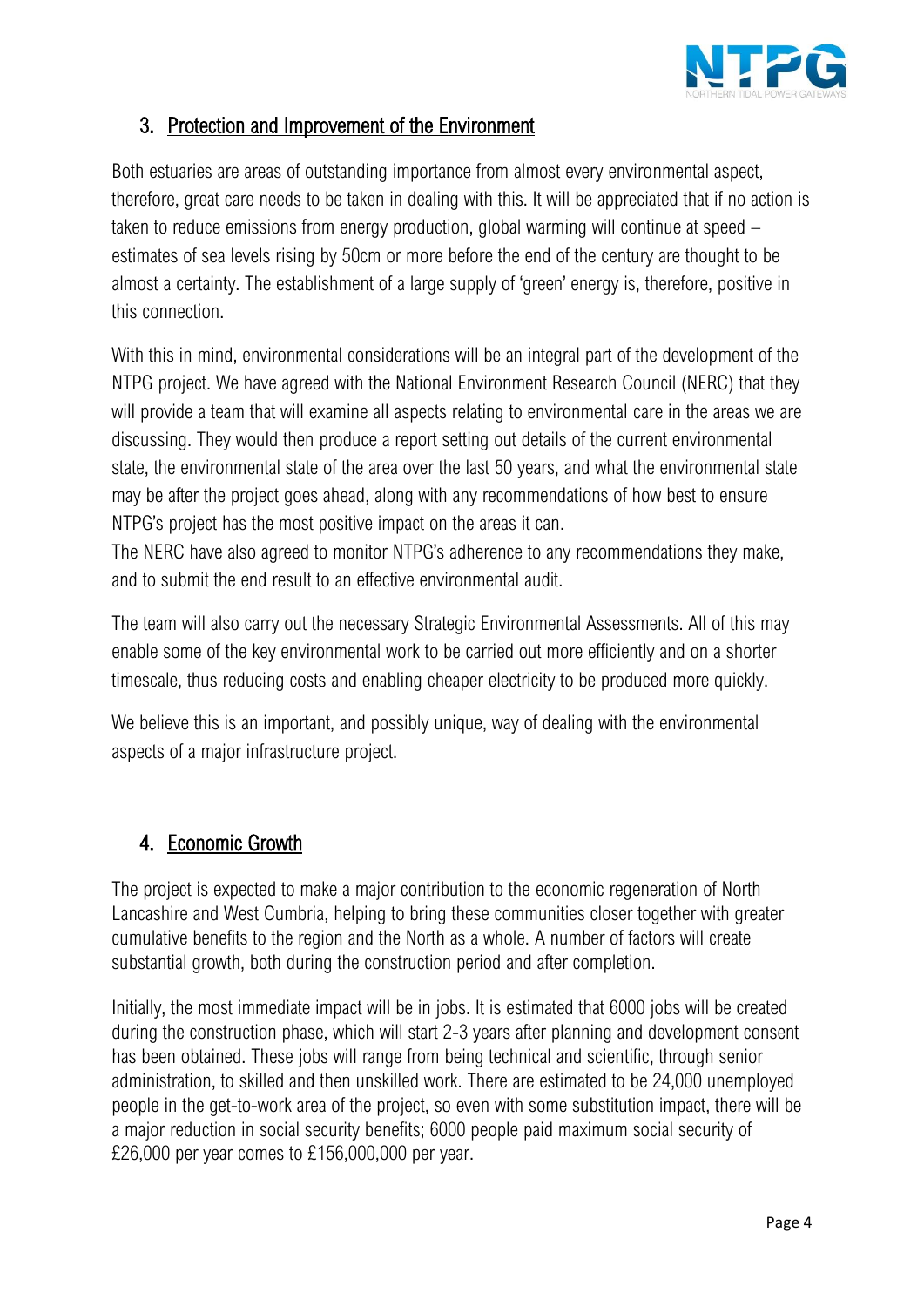

With pay of £30,000 per year, this will change into a surplus of some £4,400 per year from tax, including VAT, making a total cost benefit to the treasury of £182,000,000 per year.

With an ordinary employment multiplier of 2, this would mean a benefit to the treasury, once the maximum number of jobs is reached, of £338,000,000 per year.

Further growth will arise from a number of sources:

- the material needed for the gateways' construction obtained from local quarries or the seabed
- the prefabrication of turbine houses
- the manufacture and fabrication of the turbines which, it is assumed, will have transferred to the North West of the UK
- all the other electrical and necessary materials in the pipeline

Growth after completion will result from the improved connectivity; the basic benefits will continue but they are also likely to lead to:

- a greater size and efficiency of existing industry
- new industries a continuation of turbine building for other areas, even exports; the establishment of new industries to use electricity, e.g. hydrogen or ammonia manufacture
- tourism increased traffic flow up the west coast will increase tourism whilst spreading it across the Lake District National Park

There would also be an opportunity for the establishment of a service station on the new road, perhaps north of Millom. There could be a link created to the Eskdale and Ravenglass railway, together with the existing Mountain Goat service (or its equivalent, using electric vehicles), to provide access to the west side of the Lake District National Park. This would create 300 direct jobs in the service station, plus a further 300 in the supply chain.

# 5. The Direction of Wealth

Applying some of the wealth created to social welfare, particularly of the underprivileged and dysfunctional, takes us right back to the original purpose in examining the North West coast: to see why unemployment was above average, why wages were below average, and why there was a disassociation between businesses and people, and politicians and people. This needs to be done by examining circumstances in which a number of people out of work for a long period of time, living in substandard housing, and not attending school regularly are substantial problems.

The Centre for Social Justice did some interesting work on this a few years ago, and one of our aims is to do extensive work on tackling the problems at hand constructively, to improve the overall situation for all of the people in the area, particularly the underprivileged, by establishing a community trust from the shareholdings of the major private investors.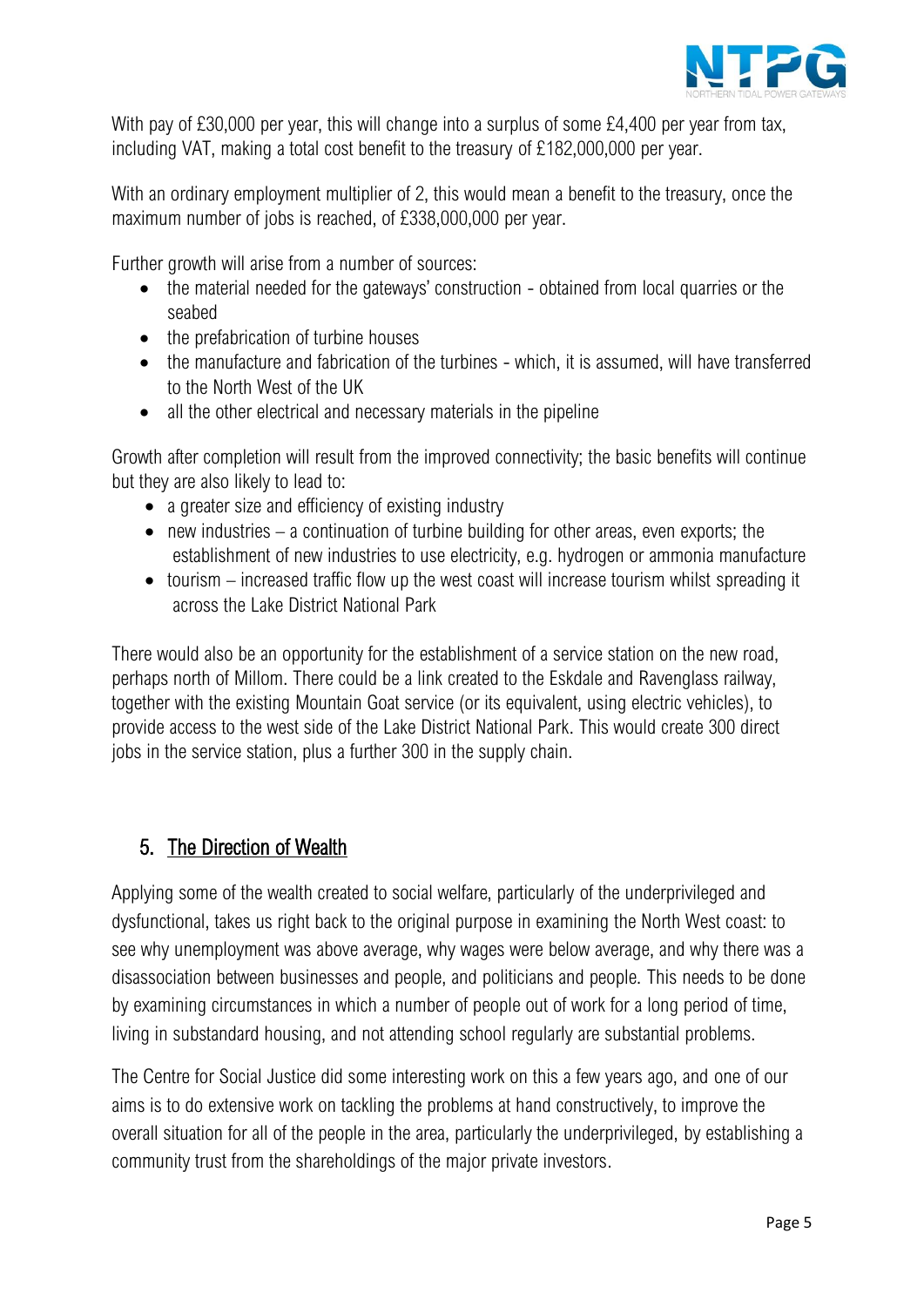

# Improvement of £1 billion each year Improvement of £1 billion each year

>£20 billion over 20 years from the creation of a new >£20 billion over 20 years from the creation of a new industry and creation of a industry and creation of a new UK supply chain new UK supply chain

improving, protecting and £100 million a year from improving, protecting and £100 million a year from environment (including environment (including maintaining our maintaining our flood control)

from emission

from economic growth from economic growth £400 million a year £400 million a year



per MWh

£370 million a year<br>from emission-free<br>electricity at £50<br>per MWh<br>£338 million a year construction and 7000 construction and 7000 on a permanent basis from the creation of on a permanent basis from the creation of 6000 jobs during 6000 jobs during

Page 6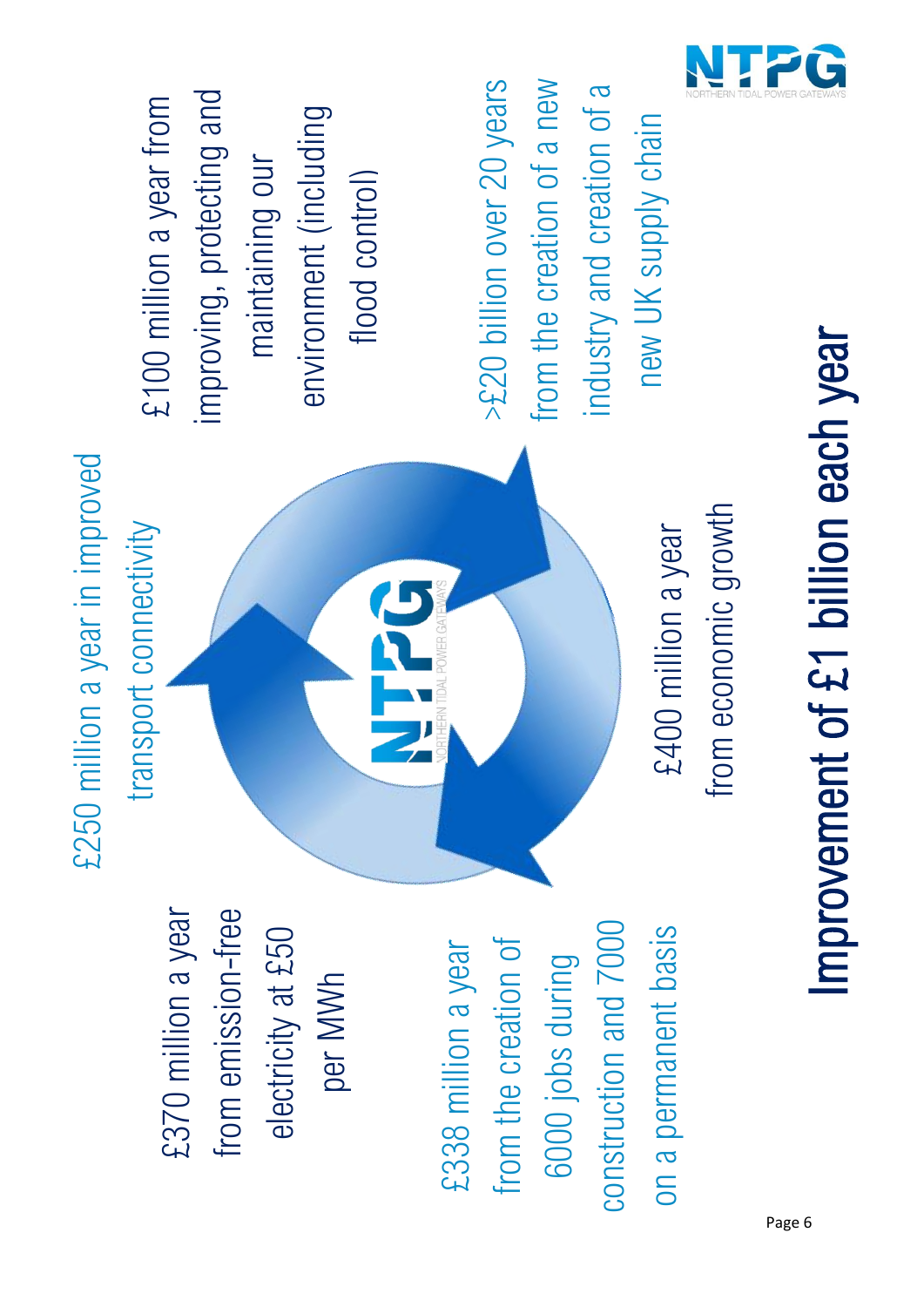

# Background, Cost and Business Plan

## Existing Barrages with Roads and Electricity Generation

La Rance Tidal Power Station, France

Opened in 1966

0.75km in length

Generates 523,000MWh per annum (as of 2010)





The Sihwa Embankment, South Korea

Opened in 2011

12.7km in length

Generates 553,000MWh per annum (as of 2016)

## Strategic Outline Business Case

Morecambe Bay and Duddon Barrages:

Travel Routes

- Heysham Rampside: 17km
- Askham-in-Furness Haverigg: 6km
- New/updated routes from the M6 to Heysham, Rampside to Askham-in-Furness and Haverigg to the A595

Energy Production

- 8 million MWh per annum
- 2 million homes supplied
- 2% of UK requirement or 7% of NW requirement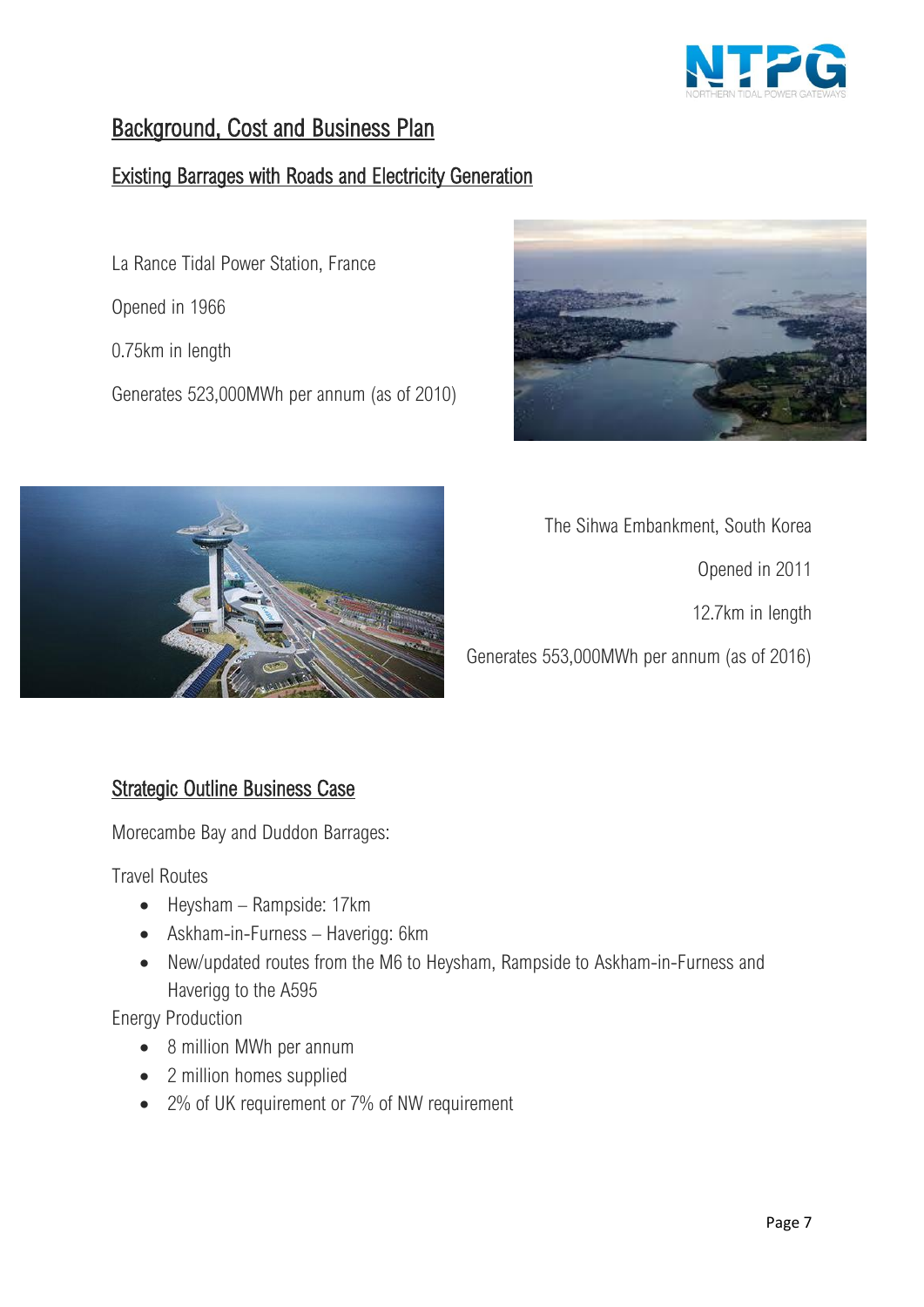

# Project Cost Summary

| Construction cost estimates<br>(excluding finance) | Estimated<br>costs | Contingency   | Per Mott<br>Macdonald |
|----------------------------------------------------|--------------------|---------------|-----------------------|
|                                                    | £m                 | $\frac{0}{0}$ | £m                    |
| Green electricity generation                       | £7,270.00          | 20%           | £8,724.00             |
| Causeway                                           | £1,140.00          | 29%           | £1,469.00             |
|                                                    |                    |               |                       |
| Total                                              | £8,410.00          | 21%           | £10,193.00            |
|                                                    |                    |               |                       |
| Development cost estimates                         |                    |               | Current               |
| (excluding finance)                                | Timescale          |               | <b>Estimates</b>      |
|                                                    | <b>Months</b>      |               | £m                    |
| Development phase                                  | 66                 |               | £99.50                |
|                                                    |                    |               |                       |
| Corporate costs                                    | 12                 |               | £0.57                 |

# **Project Timescales and Funding**

| <b>Jan 18</b> | <b>Dec 19</b> | <b>Jun 21</b>                                                                               | <b>May 24</b> | 2031                |  |
|---------------|---------------|---------------------------------------------------------------------------------------------|---------------|---------------------|--|
| £0.5m         | £4m           | £15m                                                                                        | £80m          | $£8-10bn$           |  |
| Feasibility   | Phase 1       | Phase 2                                                                                     | Phase 3       | <b>Construction</b> |  |
|               |               | Vision and PIM - Scoping Studies - Project Viability - Engineering - CDO/FID - Construction |               |                     |  |
|               |               |                                                                                             |               |                     |  |

# Development Funding Required

| Development cost estimates                    |                       |                |
|-----------------------------------------------|-----------------------|----------------|
| (excluding financing)                         |                       | Current        |
| over next 6 years                             | Timescale   Estimates |                |
|                                               | <b>Months</b>         | E <sub>m</sub> |
| <b>Vision and PIM</b>                         | Complete              | 0.5            |
| Phase 1 (scoping studies)                     | 12                    |                |
| Phase 2 (viability, engineering and planning) | 18                    | 15             |
| Phase 3 (DCO/FID)                             | 36                    | 80             |
| Development phase                             | 66                    | 99.5           |